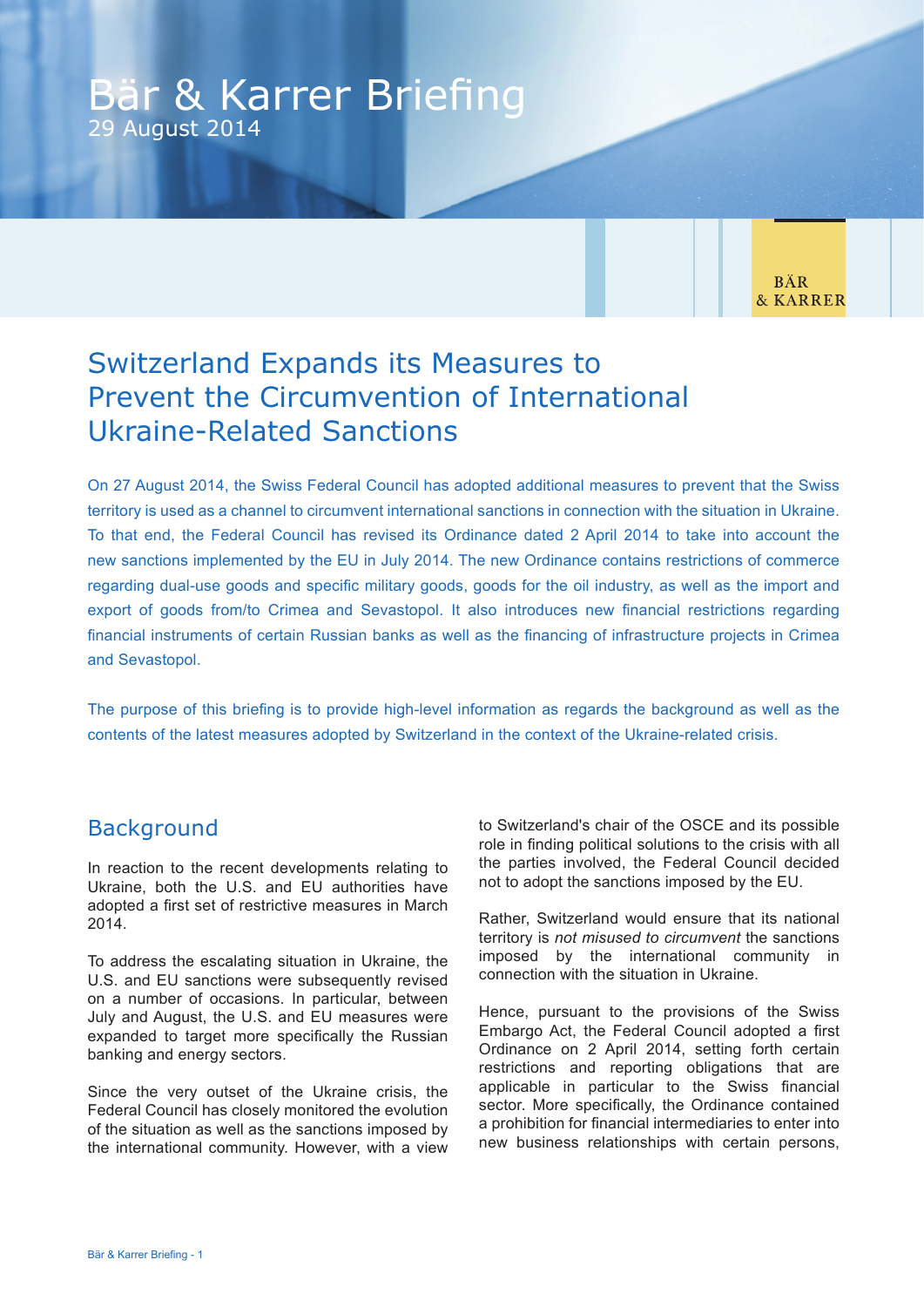**BÄR & KARRER** 

companies and organizations listed in its annex as well as their affiliates. Financial intermediaries having business relationships with such persons, companies or organizations were obliged to notify such relationship immediately to the Swiss State Secretariat for Economic Affairs (SECO), specifying the name of the beneficiary as well as the object and the value of the commercial relationship.

Travel restrictions were not addressed specifically in the 2 April 2014 Ordinance, as the measures imposed on the EU level are immediately applicable in Switzerland via the Schengen Association Agreement.

The annex to the Ordinance of 2 April 2014 was subsequently updated and expanded on a number of occasions, in an effort to align its contents to the respective list of the EU.

After further escalation of the conflict in Ukraine and after the EU had adopted additional sanctions against Russia in July 2014 (cf. Council Decision 2014/512/ CFSP of 31 July 2014 concerning restrictive measures in view of Russia's actions destabilising the situation in Ukraine), the Swiss Government decided to continue its policy and to take additional measures to ensure that the sanctions imposed by the EU cannot be circumvented via Swiss territory. The Federal Council also decided to widen the ban on exports of war materials to Russia and Ukraine to specific military goods.

## The Ordinance of 27 August 2014

The Federal Council's recent decisions have been implemented by a new *Ordinance on Measures to Prevent the Circumvention of International Sanctions in Relation to the Situation in Ukraine*, dated 27 August 2014. The new Ordinance significantly expands the scope of the measures compared to the first Ordinance of 2 April 2014, in order to include the sanctions imposed by the EU in July 2014. Its contents may be summarized as follows:

### Restrictions of Commerce

The new Ordinance limits the commerce regarding dual-use goods and specific military goods, goods for the oil industry, as well as the import and export of goods from/to Crimea and Sevastopol:

- In addition to the conditions under the Goods Control Act, licenses regarding dual-use goods and specific military goods in connection with the situation in Ukraine may be denied if such goods are intended exclusively or partly for military purposes or if they are intended for a military end user (Article 1 of the Ordinance);
- The sale, delivery, export and transfer of certain goods has to be notified to SECO immediately if such goods are to be used for exploration and extraction of oil in deep sea or the Arctic or for shale oil projects in Russia (Article 2 of the Ordinance);
- Goods from Crimea or Sevastopol may only be imported if a certificate of origin from Ukrainian authorities exists. Moreover, it is prohibited to provide financial services, insurance or reinsurance services with regard to other goods from Crimea or Sevastopol (Article 3 of the Ordinance);
- The sale, delivery, export or transfer of certain goods to persons, companies or organizations in Crimea or Sevastopol, as well as the provision of technical assistance, brokering or financial services in connection with such goods are prohibited (Article 4 of the Ordinance).

### Financial Restrictions

In addition to the existing prohibition to enter into new business relationships and the obligation to notify existing business relationships with regard to certain persons, companies and organizations (Articles 8 and 9 of the Ordinance), *additional financial restrictions* have been included in the new Ordinance:

- The issuance of financial instruments of more than 90 days maturity by any of the five Russian banks listed in an annex to the Ordinance (currently Sberbank, VTB Bank, Gazprombank,